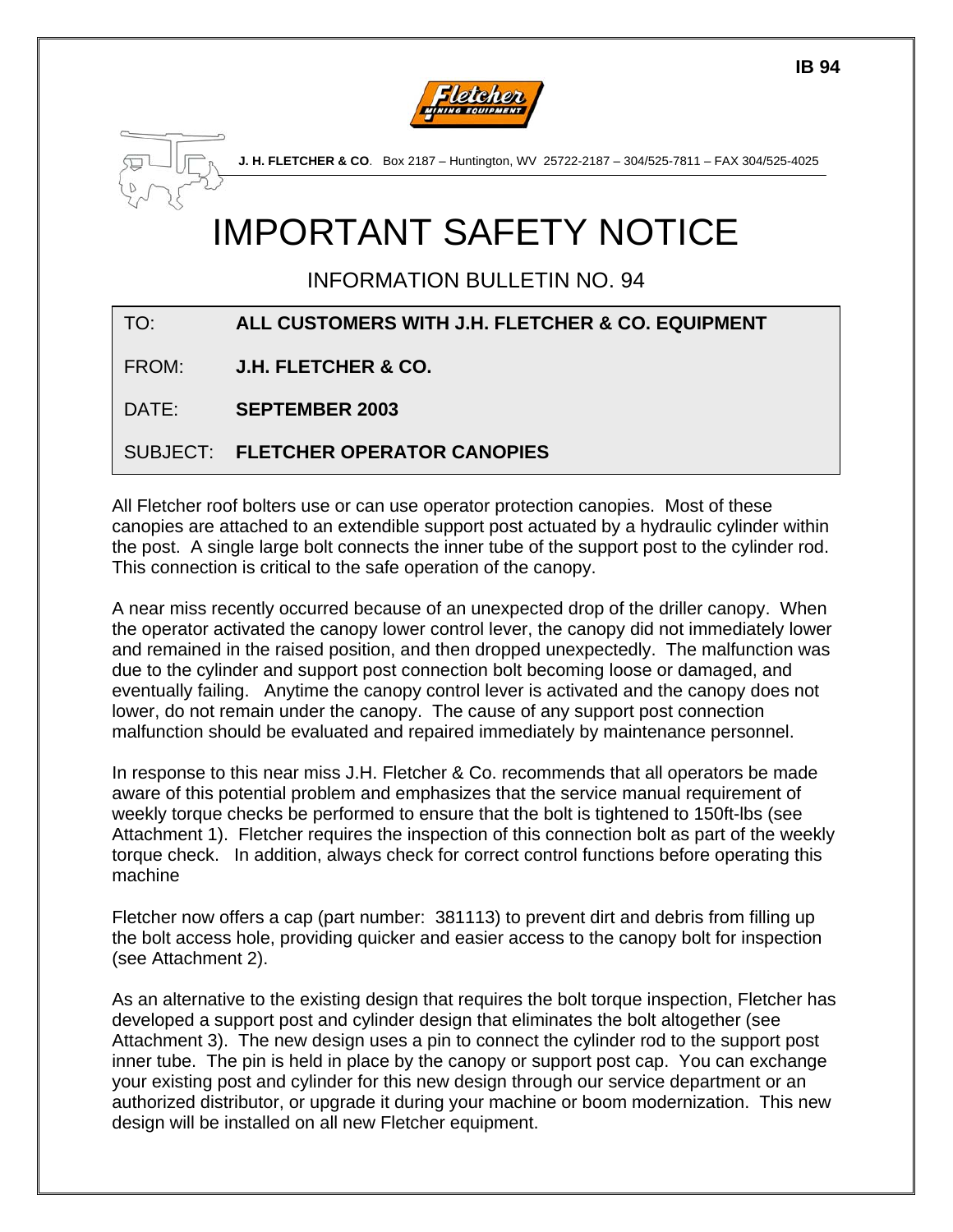Information Bulletin 94 September 2003 Page 2

Please provide a copy of this bulletin to all personnel who operate or have access to a Fletcher machine, including maintenance personnel.

Contact Fletcher or an authorized distributor for price and availability of the design enhancement shown in Attachment 3 or the canopy cap in Attachment 2.

If you have any questions regarding this bulletin or the information provided within, please call David P. Cooper in the Risk Management Department at (304) 525-7811, Ex.240 or by email at [dcooper@jhfletcher.com](mailto:dcooper@jhfletcher.com).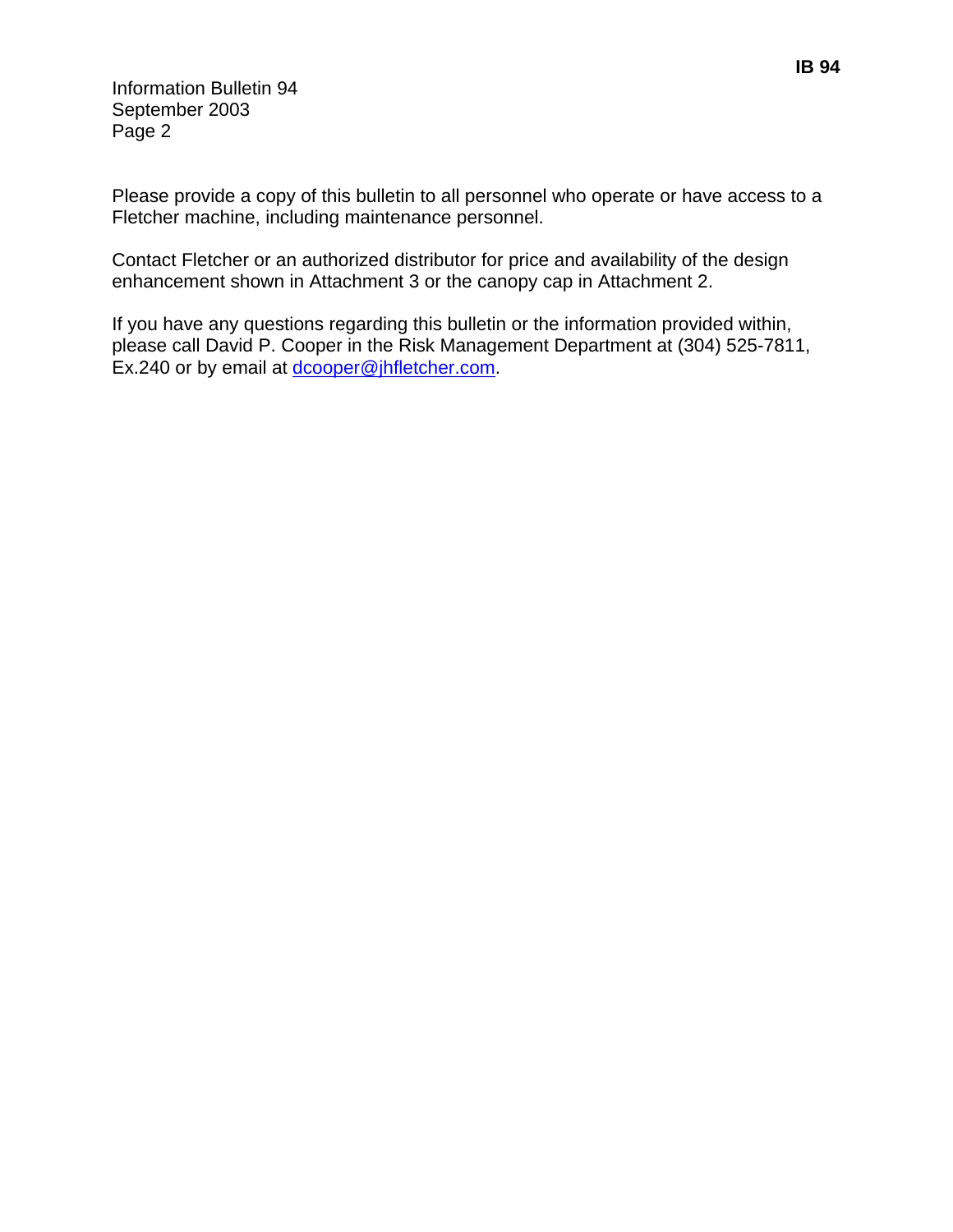#### **ATTACHMENT 1**

#### **IB 94**

#### DRILLER CANOPY SUPPORT POST

Fletcher

**BACK NEXT** 

**SERVICE** 

**MANUAL** 

**TABLE** 

OF

**CONTENTS:** 

**SAFETY** 

**LUBRICATION** 

**ROUTINE** 

**MAINTENANCE** 

**ELECTRICAL** 

**SYSTEM** 

**HYDRAULIC** 

**SYSTEM** 

**DUST SUPPRESSION SYSTEM** 

**FIRE SUPPRESSION SYSTEM** 

**TOWING** 

**MAIN** 

**CYLINDER ATTACHMENT BOLT** 



The driller canopy support post assembly is made up of three nested square tubes. supported by a hydraulic cylinder. A bolt, located at the top of the housing assembly. provides the connection between the tubing and hydraulic cylinder.

### **DANGER:**

Failure in the connection between the cylinder and tubing can result in an unexpected drop in the driller canopy at some point after the CANOPY control lever is operated in the "canopy lower" direction.

This unexpected drop in the canopy can result in serious injury or even death.

This bolt must be checked weekly - making sure it is in place and properly tightened.

Whenever re-assembling the driller canopy support post assembly, always use a genuine Fletcher OEM replacement bolt and tighten to 150 ft-lbs.

> **ARROWS INDICATE LOCATION OF CANOPY ATTACHMENT BOLT**

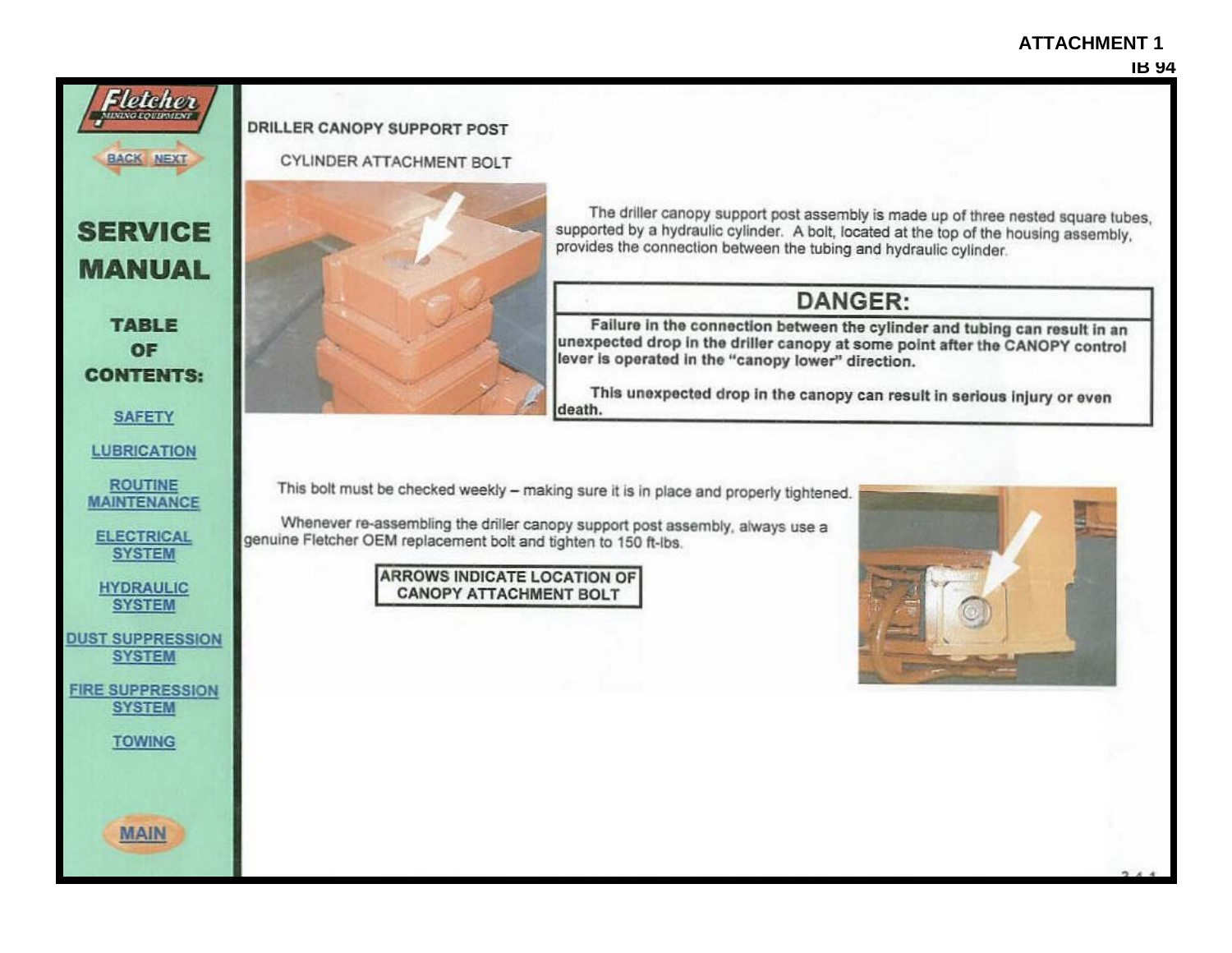# **SUPPORT POST CANOPY BOLT**